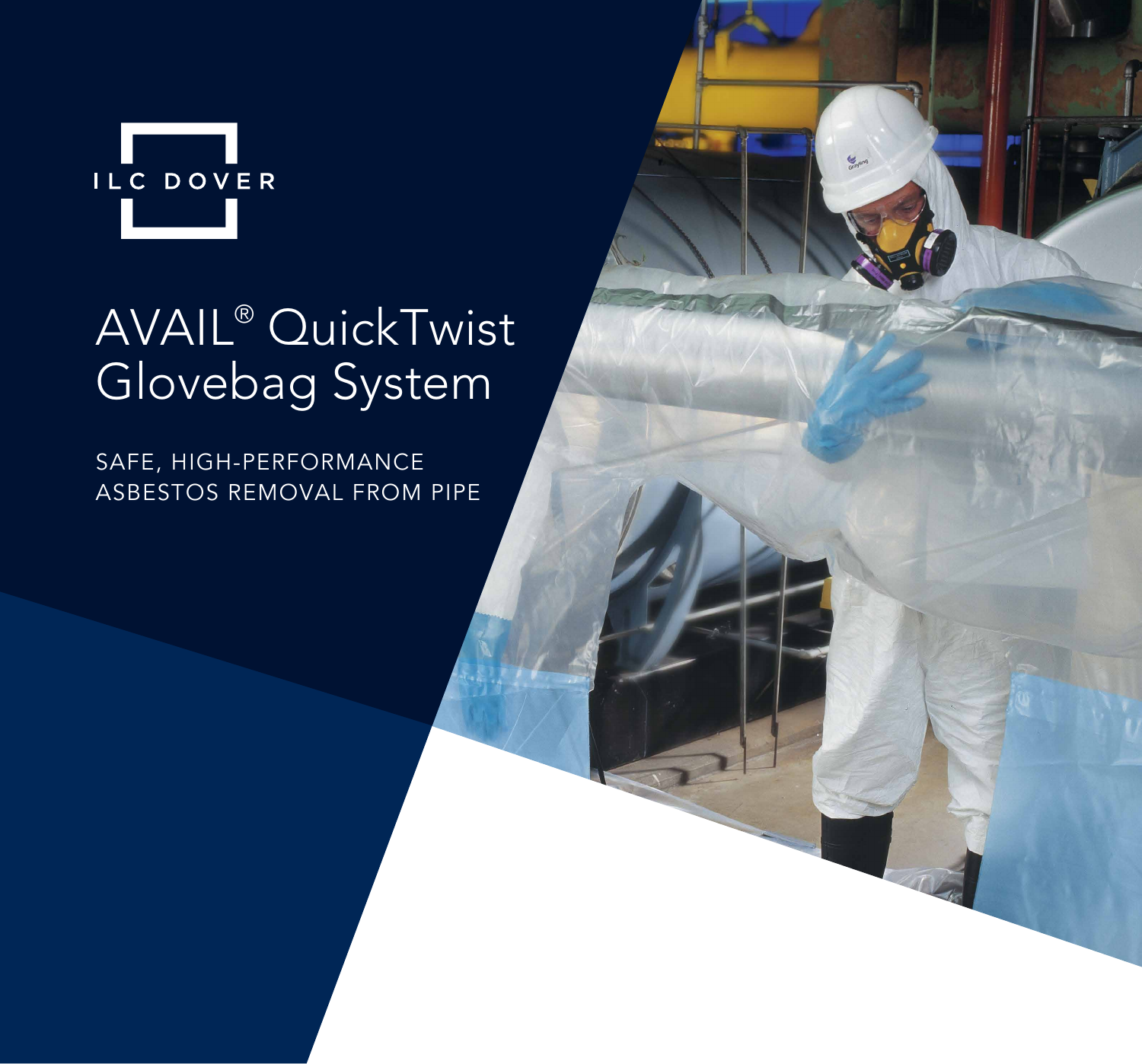### PROTECTING PEOPLE AND THEIR ENVIRONMENTS FROM EXPOSURE

ILC Dover's AVAIL® brand glovebags enjoy the industry reputation of being the highest performing, easiest to use, and safest method to remove asbestos insulation from pipe. It is no wonder that more professionals choose AVAIL than any other brand. AVAIL glovebags have been used to remove over 50 million linear feet of pipe insulation.

The AVAIL QuickTwist glovebags incorporate all the safety and labor-saving features of the standard AVAIL glovebags, plus a debris chamber design that makes it safer and easier for workers to twist off the waste area. The QuickTwist design has two distinct work zones, the removal area and the debris chamber. This two-stage design makes it safer and easier for workers to remove and securely separate debris-laden bags from pipe. The QuickTwist incorporates a larger work area with a narrower and taller debris chamber so that less bunching is required to twist close the glovebag.

The increased work area gives the worker greater freedom inside the glovebag to access difficult pipe insulation. Each debris chamber is tall enough to handle intact sections of pipe insulation, less breakage of debris means lower fiber counts. After waste is funneled into the chamber, the worker easily twists it closed at the top and tapes the neck to prevent escape of dangerous fibers.

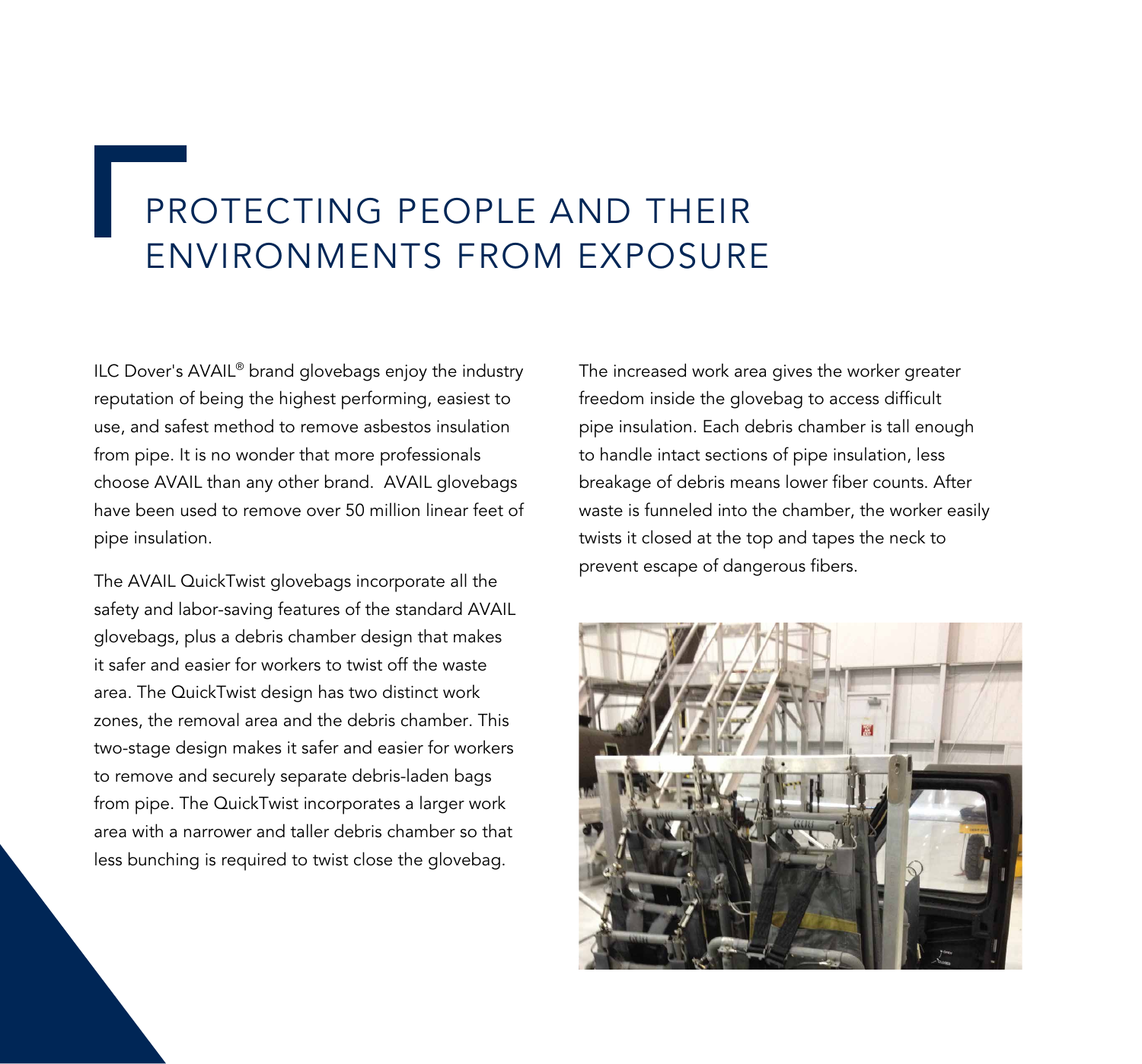### *per case* 20 15 10 5 AVAIL QuickTwist Glovebag Specifications

| <b>MODEL</b>     | QT <sub>10</sub> | <b>QT14</b> | QT <sub>18</sub> | QT <sub>30</sub> |
|------------------|------------------|-------------|------------------|------------------|
| Item $#$         | 01610206         | 01614156    | 016182106        | 01630356         |
| Work area        | 42" to 90'       | 48" to 75'  | 54" to 55'       | 60" to 30'       |
| Pipe diameter    | up to 10"        | 10" to 14"  | 14" to 18"       | 18" to 30"       |
| Quantity/case    | 20               | 15          | 10               | 5                |
| Glove assemblies | 1 set/bag        | 1 set/bag   | 2 sets/bag       | 3 sets/bag       |
| Pipe config.     | horizontal       | horizontal  | horizontal       | horizontal       |
| Mil thickness    | 6 mil            | 6 mil       | 6 mil            | 6 mil            |
| Replaces model   | 4460, 5460, 6060 | 6072        | 6684             | 72120            |





*area*42" to 90' 48" to 75' 54" to 55' 60" to 30'

*diameter* up to 10 inch 10 to 14 inch 14 to 18 inch 18 to 30 inch



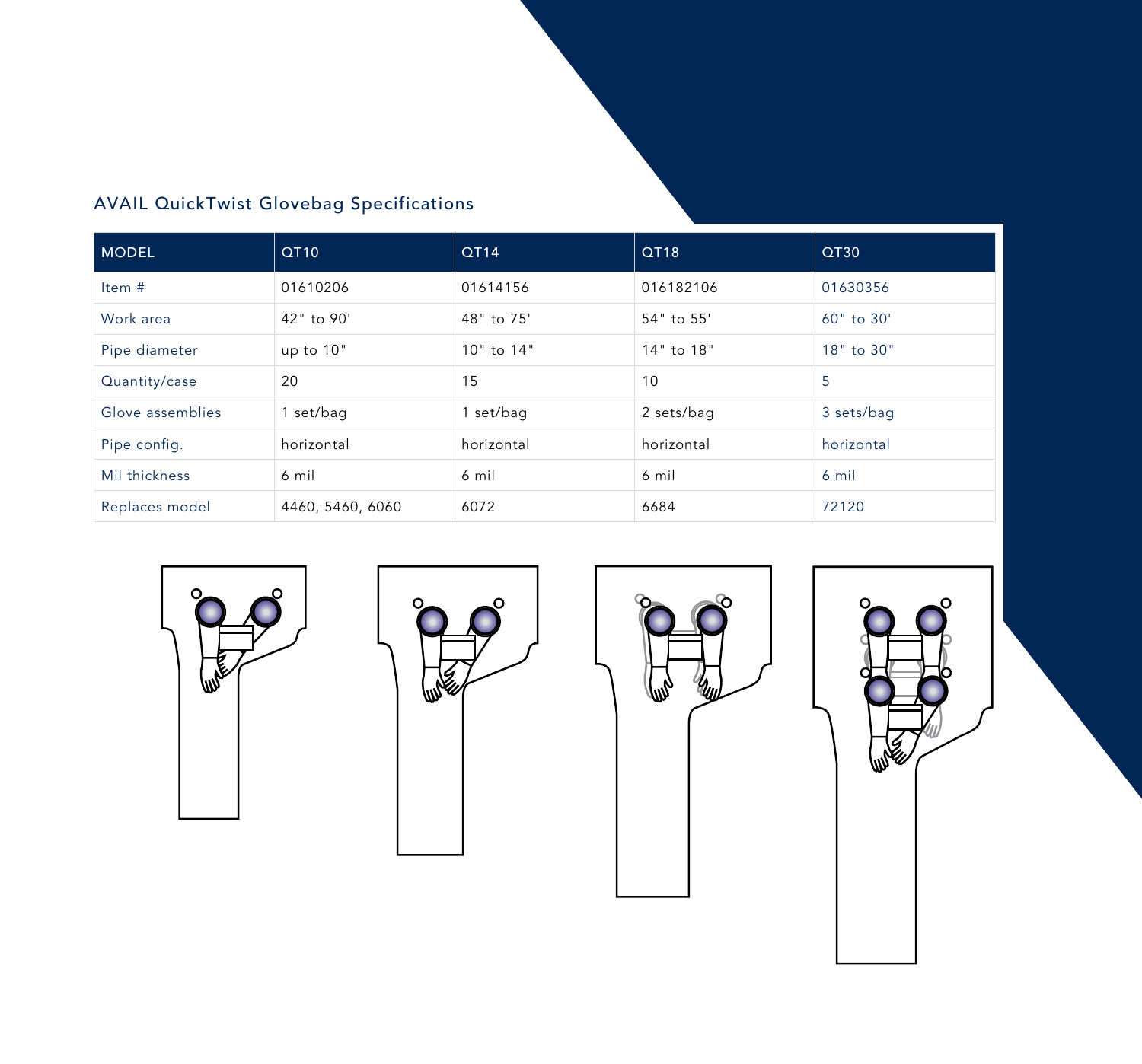

N

 $\ddot{\circ}$ 



 $\sigma$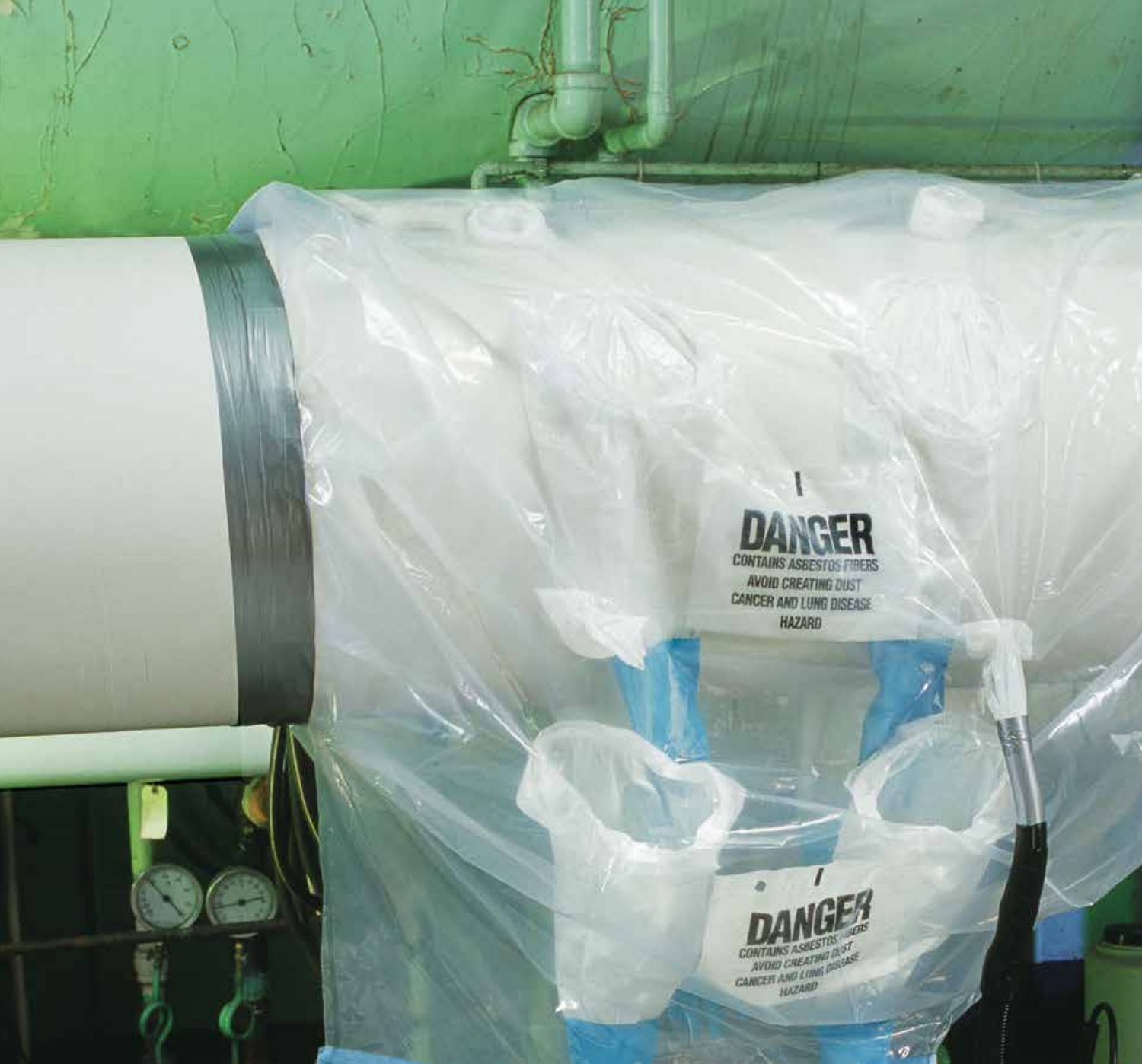

## QUICKTWIST GLOVEBAGS: 5 ADVANTAGES, ONE SMART SOLUTION

#### 1 *INCREASED SAFETY*

AVAIL glovebags deliver the highest performance because of design features that save labor while increasing safety. All AVAIL bags have FiberGuard glovesleeves that ensure an air and liquid tight seal at this critical point, and latex work gloves that are extra large and flock lined for worker comfort. The QuickTwist design offers a work chamber with 20% more room than traditional glovebags and a debris chamber that holds full lengths of insulation and twists off easily and safely.

#### 2 *A MORE DURABLE MATERIAL*

Ultra strong polyethylene ensures excellent viewing of the work area while yielding the highest seal quality. A large drop-in tool pouch is positioned for quick and easy access to your tools.

#### 3 *CONVENIENT AND EASY TO USE*

AVAIL bags are packaged in a dispensing box that protects unused bags from damage due to handling. The bags are on a roll and can be cut off and used in sections of 1, 2, 3 or more. 6 mil is standard construction.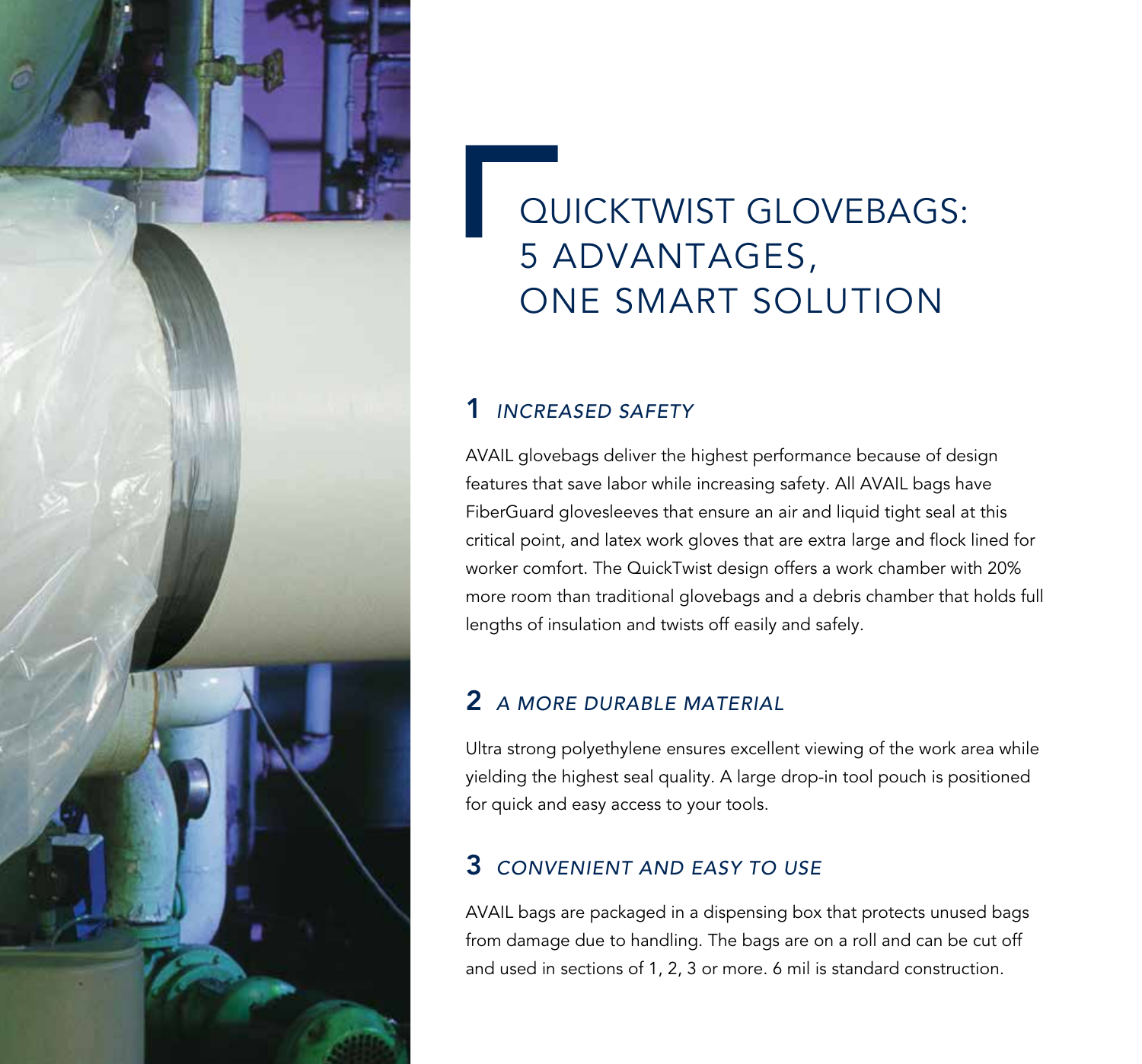#### 4 *VERSATILE SIZES*

The most popular and versatile glovebag in the collection, the QT10 fits pipe diameters up to 10" and removes 42" to 54" of pipe insulation per bag. It handles 40% more insulation than a 4460 style glovebag.

When larger diameters of pipe are encountered, the QT14 is a workhorse. It safely encloses pipe diameters from 10" to 14" and handles 48" to 60" of pipe insulation per bag.

Large pipe diameters from 14" to 18" are no problem for the QT18 model. Two sets of glovesleeves let the worker easily reach and remove 54" to 66" of pipe insulation.

The super-sized QT30 AVAIL model handles pipe diameters from 18" to 30." Ideal for larger pipes, valves and fittings where more work area is required. Three sets of glovesleeves let workers remove 60" to 72" pipe insulation.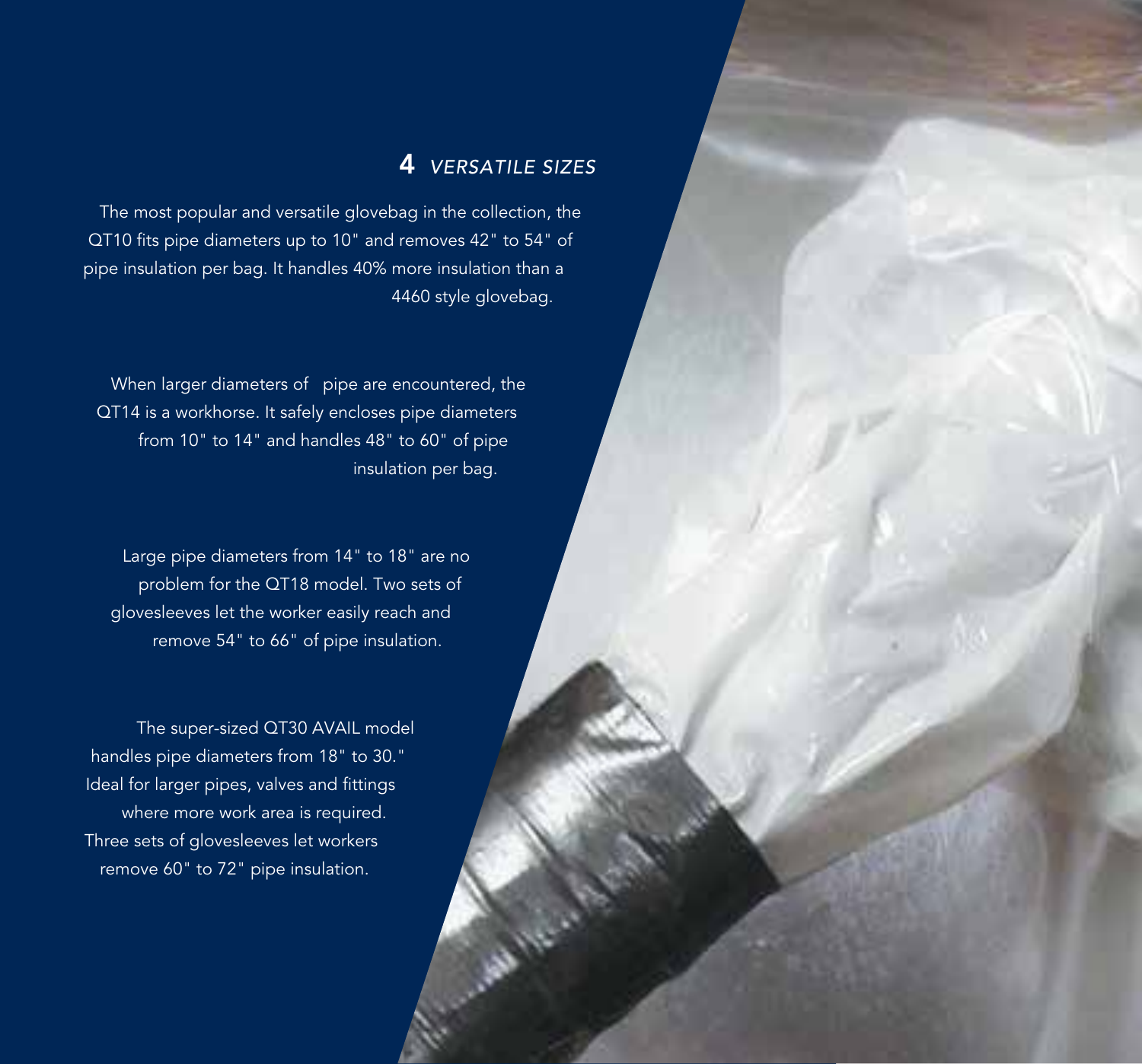

#### 5 *ERGONOMIC BENEFIT*

Proper glovesleeve positioning lets the worker reach the insulation without having to support the weight of debris. This eliminates worker fatigue and therefore increases productivity.

Pre-cut tops and fitted collars eliminate awkward cutting and measuring on the job and allow the worker to attach the glovebag quickly and safely with no bunching of the bag where it attaches to the pipe.

Entry ports allow safe, fiber and liquid tight attachment of the HEPA vacuum and wetting agent/encapsulant wand.

QuickTwist 1-2-3 is available in AVAIL's extended-run design that set the industry standard for efficiency in removing long runs of pipe insulation. Only the highest quality raw materials are converted into AVAIL glovebags on state-of-the-art manufacturing equipment. Then, the most stringent quality control system in the industry is employed to deliver the AVAIL glovebag line, consistently the most superior product available.

AVAIL is a registered trademark of ILC Dover.

### TALK WITH OUR EXPERTS

At ILC Dover, we look forward to collaborating with you to develop systems tailored to your exact needs. To speak with one of our experts, simply call +1.302.335.3911 or visit www.ilcdover.com.